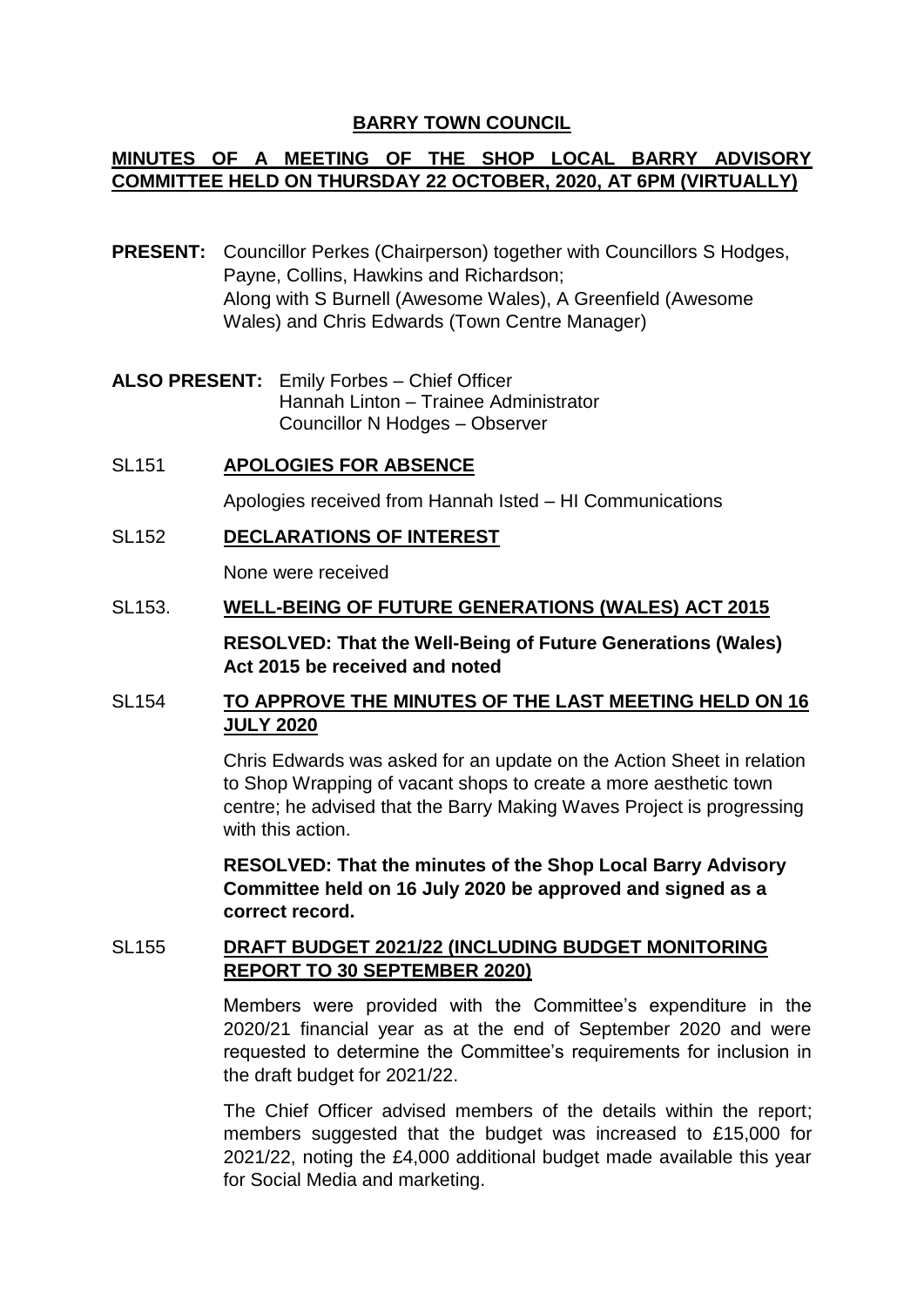**RECOMMENDED: That a meeting of the Finance Policy and General Purposes committee scheduled to be held on 16 November 2020, that the Shop Local Budget for 2021/22 is increased to £15,000.**

**RESOLVED: That the budget monitoring report to 30 September be received and noted.**

### SL156 **FEEDBACK FROM SUSTAINABLE BARRY WORKING GROUP**

Members were provided with a verbal update in relation to the discussions that were held at a recent Sustainable Barry Working Group meeting held on 19 October 2020. Members discussed the next item agenda at this point as the two items were linked.

The Chief Officer set out the different campaigns at local, regional and national level.

Councillor S Hodges said that as Shop Local is a hyper-local campaign that has been running and working well, adding more campaigns into the area will get confusing, and it will also lose its impact at a Vale level.

Members discussed how the Welsh Government Transforming Towns money will be divided across shopping areas; £500k is being provided throughout five shopping areas in the Vale via the Vale of Glamorgan Council for Town Centres. Members were not pleased with the campaign being provided through Jam Jar, as they felt that the money could go to better use at a local level. They suggested using the campaigns together to get full support for Barry and inviting Town Councillors onto the Resilience Forum would be progressive.

Members noted certain points needed to be highlighted that were, the queuing and waiting areas for local traders/shoppers, and also noted that Natwest, Nationwide and Boots had queuing issues originally. It was noted that banks and building societies have created an appointment system to help with customers queuing outside in current conditions.

Chris Edwards stated that the queuing/waiting areas for shops should be a traders/independent shop issue and not an issue for the Council.

Members queried if the outside seating area at Caesars was registered by Vale of Glamorgan Council and suggested that free outdoor licenses be available for traders, including Caesars and Fountains Tea Room. Members agreed that the issue is a missed opportunity for outdoor cafes etc.

Councillor S Hodges requested confirmation if the issue of appropriate coverings for local shoppers (as the outdoor space is unusable without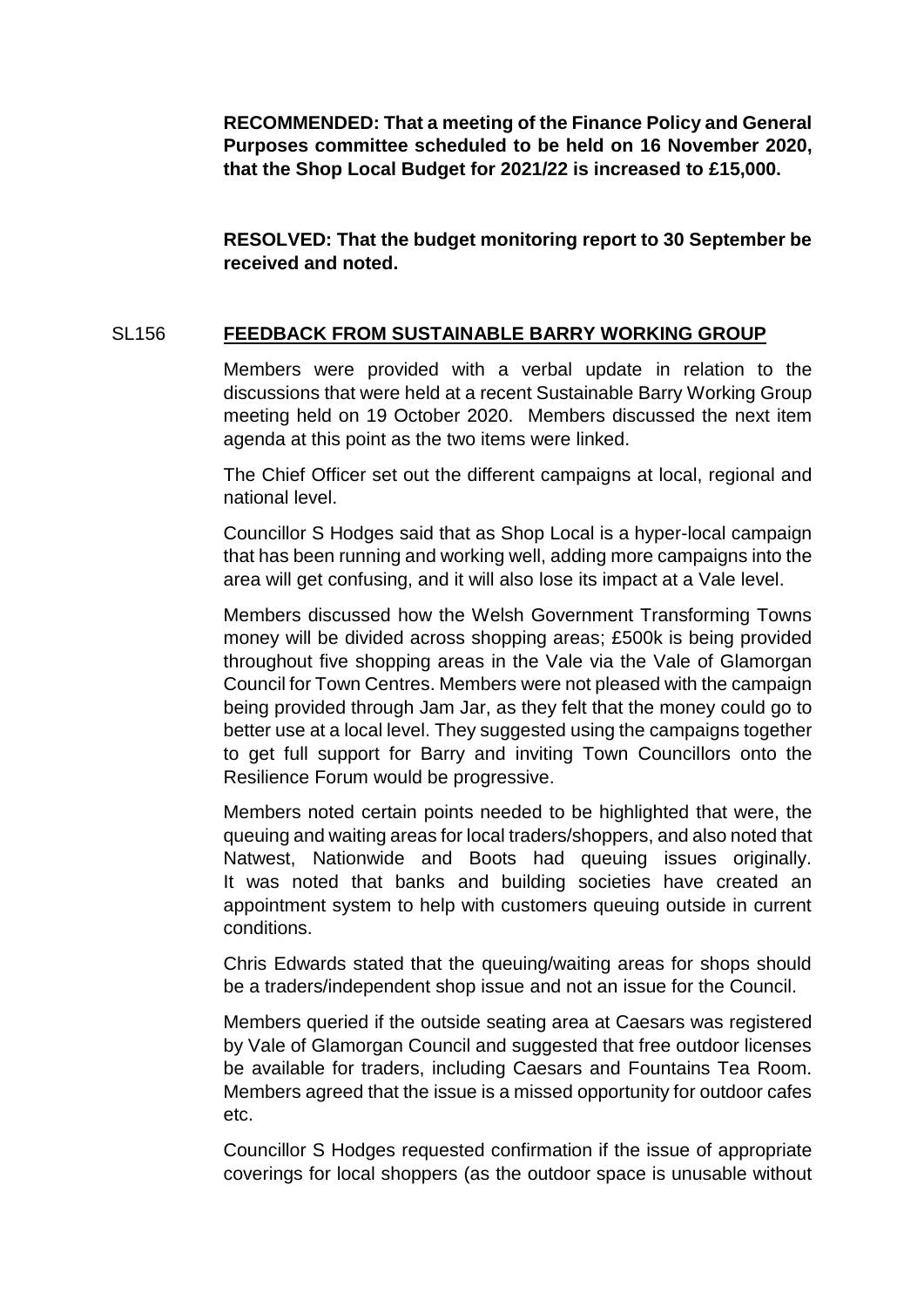appropriate coverings) was also an issue for local traders and residents. Councillor S Hodges also suggested that temporary coverings could be used to develop King Square to have more of a café feel (which was always meant to be the plans).

Councillor Perkes agreed and stated that the Council feels that the need to ensure that businesses have customers have safe and dry coverings whilst they queue will help the local economy, keeping local shoppers visiting Holton Road and High Street.

S Burnell noted that 12 people were able to shop safely in their store, and stated that they do not see that the weather and queuing is going to be an issue for local shoppers. It was also noted that Wilkinsons is currently only able to sell essential products and must shut aisles where deemed non-essential.

Members noted that the capacity of shops on High Street have more pressure when it comes to space. Members stated that they were not convinced that parklets are a good recommendation and that also placing them in parking spaces would not be a good idea and recommend further consulting with traders.

#### **RECOMMENDATION:**

- **1. To take the suggestion of using the TRI Funding money towards a hyper local campaign with Shop Local to the Vale of Glamorgan Council.**
- **2. To request that Town Councillors are invited onto the Resilience Forum to input into proposals.**

### SL156 **CHRISTMAS 2020**

### i. **Christmas Lights**

Members were provided with an update from the Chief Officer in relation to the Christmas Lights for 2020

Members of the Committee noted a longer period for the Christmas Season is needed and the lights need to be erected as quickly as possible. Also the entrance to High Street needs to be examined due to the issue with catenary wires throughout High Street; a suggestion of flat lights on the walls on common entrances such as York Place, Island Road etc could help make the area brighter.

The Chief Officer suggested contacting the light contractor to look into options in regards to the ideas suggested.

Members stated that the landlords needed to make repairs to the infrastructure on shop fronts, as the masonry on many of the walls was broken and in need of repair for safety reasons.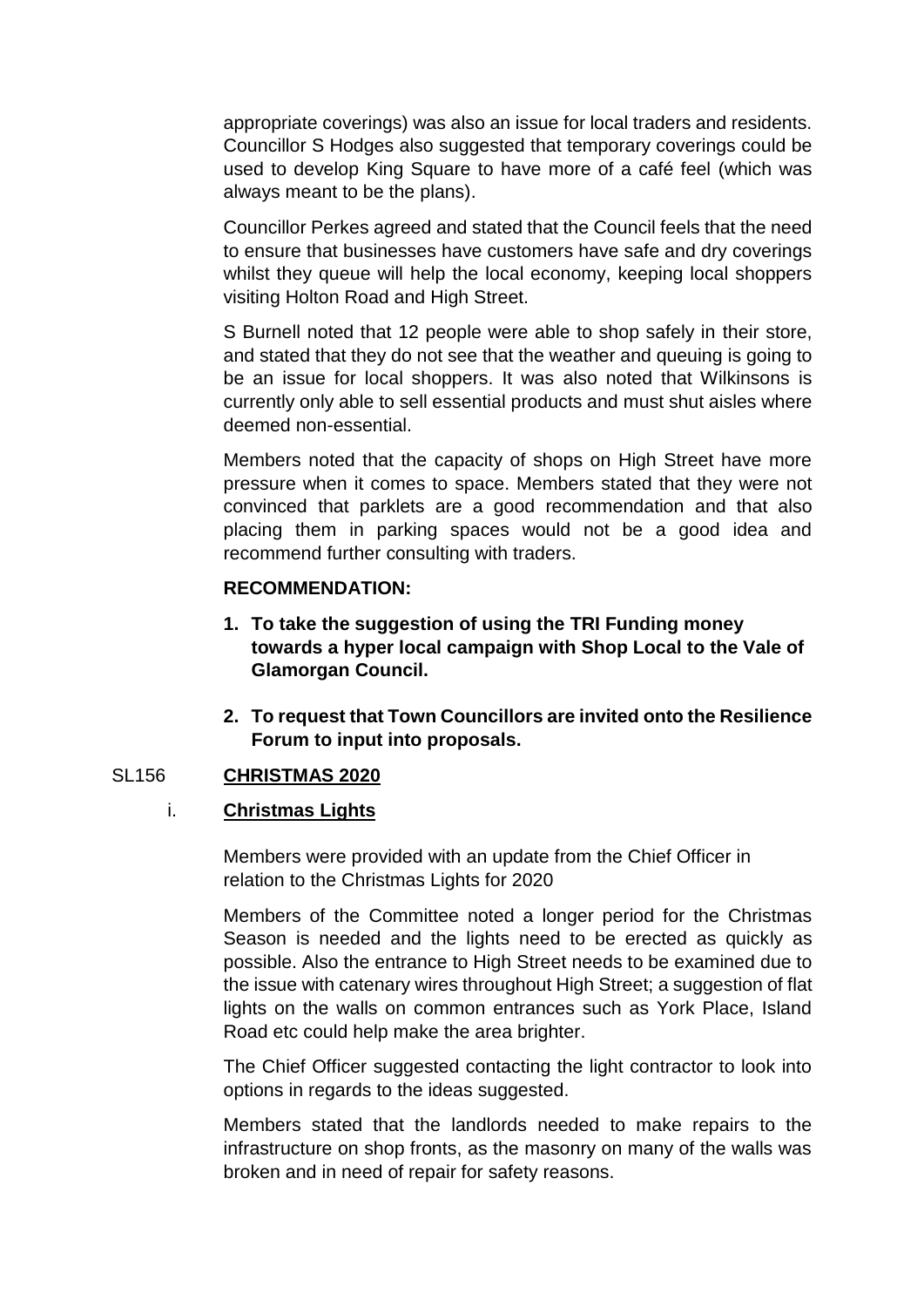The Chief Officer noted that the lighting contractor had suggested that icicle lights could be erected this year as the catenary wires were not strong enough to take the full lights and would explore the options to deliver this quickly; this decoration is a short term solution and the health and safety issues would need to be explored further for next year.

**RESOLVED: That the Chief Officer liaise with the lighting contractor to find a short term solution to erecting Christmas lights in High Street this Year**

**RECOMMENDED: That £4,000 from the budget is repurposed to spend on the High Street Christmas Lights issue and that this is taken forward via Urgent Action due to timescales.** 

### **ii. REQUEST FROM BARRY COMMUNITY CHOIR**

Members were advised that a request had been received from Barry Community Choir to perform carols/festive songs in King Square during the Christmas period. Discussions also included live streaming or virtual options for the event which could be provided by Bro Radio.

Members discussed if such an event could be carried out within legislation / safety regulations, then members were in agreement to approve the Christmas carol / festive performance request.

**RESOLVED: That Officers contact the Vale of Glamorgan Council to approve the request from Barry Community Choir to perform on King Square throughout the Christmas period whilst broadcasting on the radio and live streaming on socials.** 

# iii. **TRADERS IDEAS FOR THE FESTIVE PERIOD**

The Chief Officer provided members with an update on a music suggestion for King Square and Holton Road / High Street shopping areas. This had been discussed at Sustainable Barry Working Group and a possible budget was available as the Council was no longer purchasing the marquee allocated from the Covid-19 Recovery Fund.

Members discussed the options of Christmas music being played within the shopping areas of both Holton Road and High Street. It was noted that members had concerns in relation to the volume levels of the music that was being proposed and that there would be a suitable amount of speakers for the sound to travel.

It was also suggested that Bro Radio could broadcast their Christmas channel throughout the Festive Period. Members had also suggested that the music is restricted to certain days and times to prevent it from being over played, potentially keeping it to Saturdays only.

Members also made a suggestion of the Council creating their own Christmas Song to be promoted on the Town Council's social media